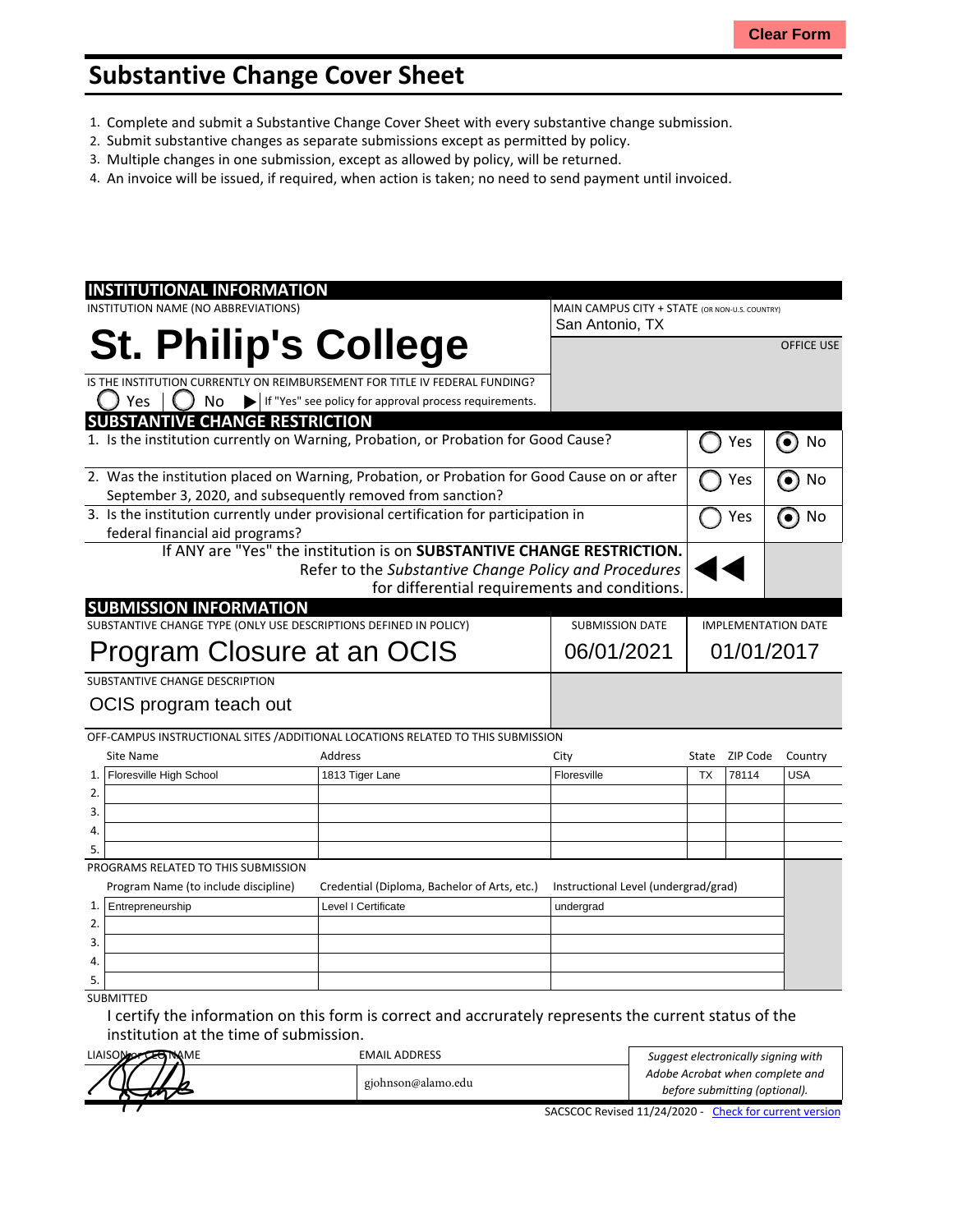

**Office of the President**

May 31, 2021

Dr. Belle Wheelan, President Southern Association of Colleges and Schools Commission on Colleges 1866 Southern Lane, Decatur, GA 30033

Dear Dr. Wheelan,

In keeping with the Southern Association of Colleges and Schools' Principles of Accreditation: Foundations for Quality Enhancement, St. Philip's College would like to notify you of a substantive change implemented spring 2017.

Following the fall 2016 semester, the instructor teaching dual credit Entrepreneurship Level 1 Certificate program courses at Floresville High School resigned from this position; (Off-campus Instructional Site notification dated July 26, 2016, SACSCOC acceptance dated September 29, 2016). Although the high school actively sought a replacement instructor, no qualified candidate was found, precipitating the program's closure at the site. The high school partners with another institution to offer other dual credit courses.

St. Philip's College has attached a teach out plan for consideration and approval.

Please let me know if you have any additional questions or concerns regarding this matter.

Sincerely,

Randall Dawson

Randall Dawson Acting President

CC: George Johnson, Institutional Accreditation Liaison, St. Philip's College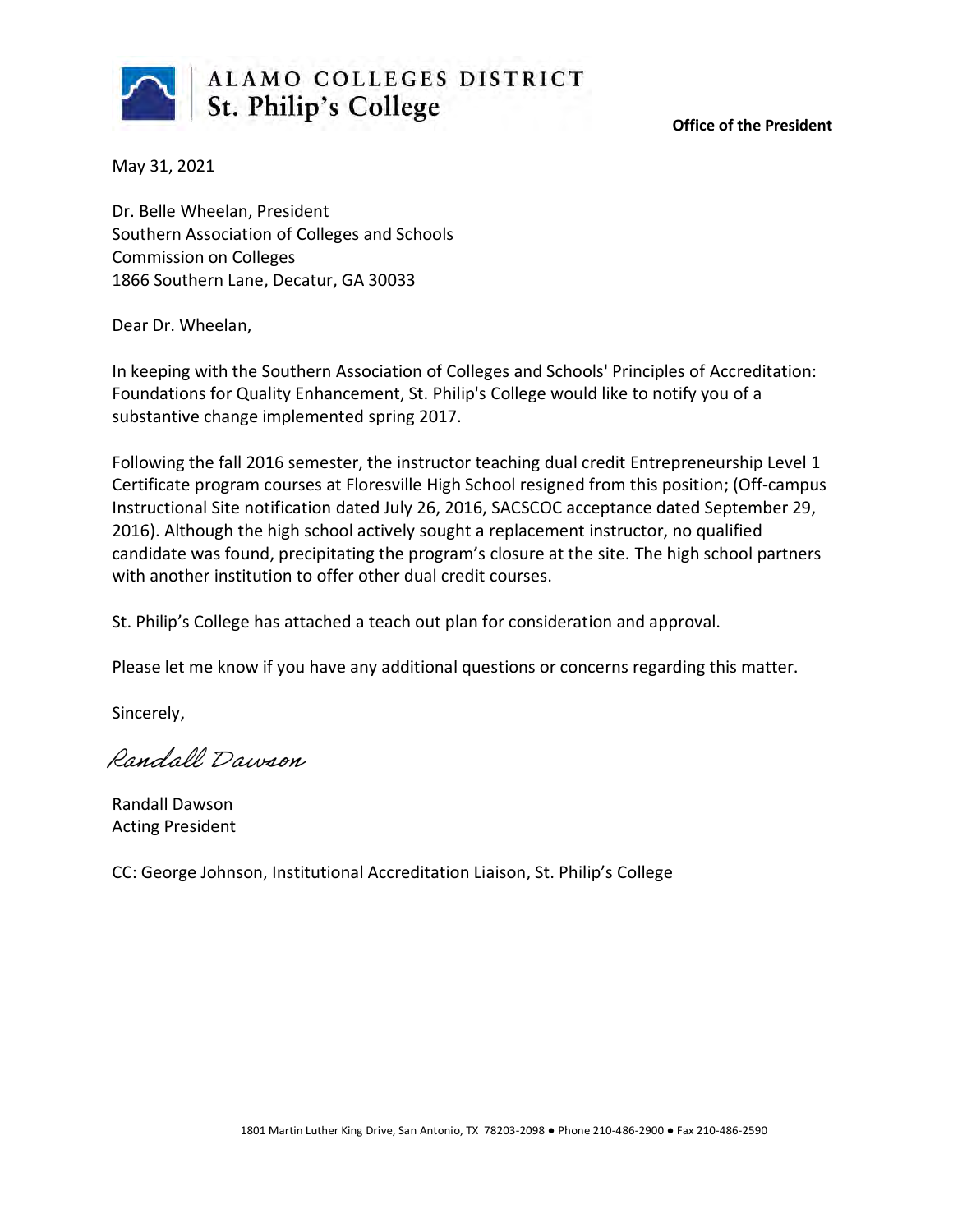## **Teach-out Plan**

Floresville High School – Entrepreneurship Level I Certificate

A teach-out plan is a written plan developed by an institution that provides for the equitable treatment of students if an institution, or an institutional location that provides fifty percent or more of at least one program, ceases to operate before all students have completed their program of study, and may include, if required by the institution's accrediting agency, a teachout agreement between institutions. Teach-out plans must be approved by SACSCOC in advance of implementation.

To be approved, a teach-out plan must include the following information:

1. Date of closure (date when new students will no longer be admitted) Spring 2017 there were no students in the campus's Entrepreneurship courses. Fall 2016 Floresville had their last set of students go through this program. The instructor found alternate employment and left the campus mid-year. Since then, the high school has not found a replacement instructor and no longer offers this program.

2. An explanation of how affected parties (students, faculty, staff) will be informed of the impending closure.

Parents/students were informed it was no longer an option when the college credit courses were removed from high school course selection sheets. Students have other opportunities for dual credit courses with another college and the high school versions of these courses.

3. An explanation of how all affected students will be helped to complete their programs of study with minimal disruption.

The students can continue taking the high school level courses offered at the high school.

4. An indication as to whether the teach-out plan will incur additional charges/expenses to the students and, if so, how the students will be notified. No cost to Dual Credit students.

5. Copies of signed teach-out agreements with other institutions, if any. There is not a signed teach-out agreement for the courses with Floresville High School. Not applicable.

6. How faculty and staff will be redeployed or helped to find new employment. All instructors were St. Philip's College adjunct instructors, they had the opportunity to continue on as an adjunct with the college, if they so wished. The school staff at Floresville High School is still employed at the school.

7. If closing an institution, arrangement for the storing of student records, disposition of final financial resources and other assets.